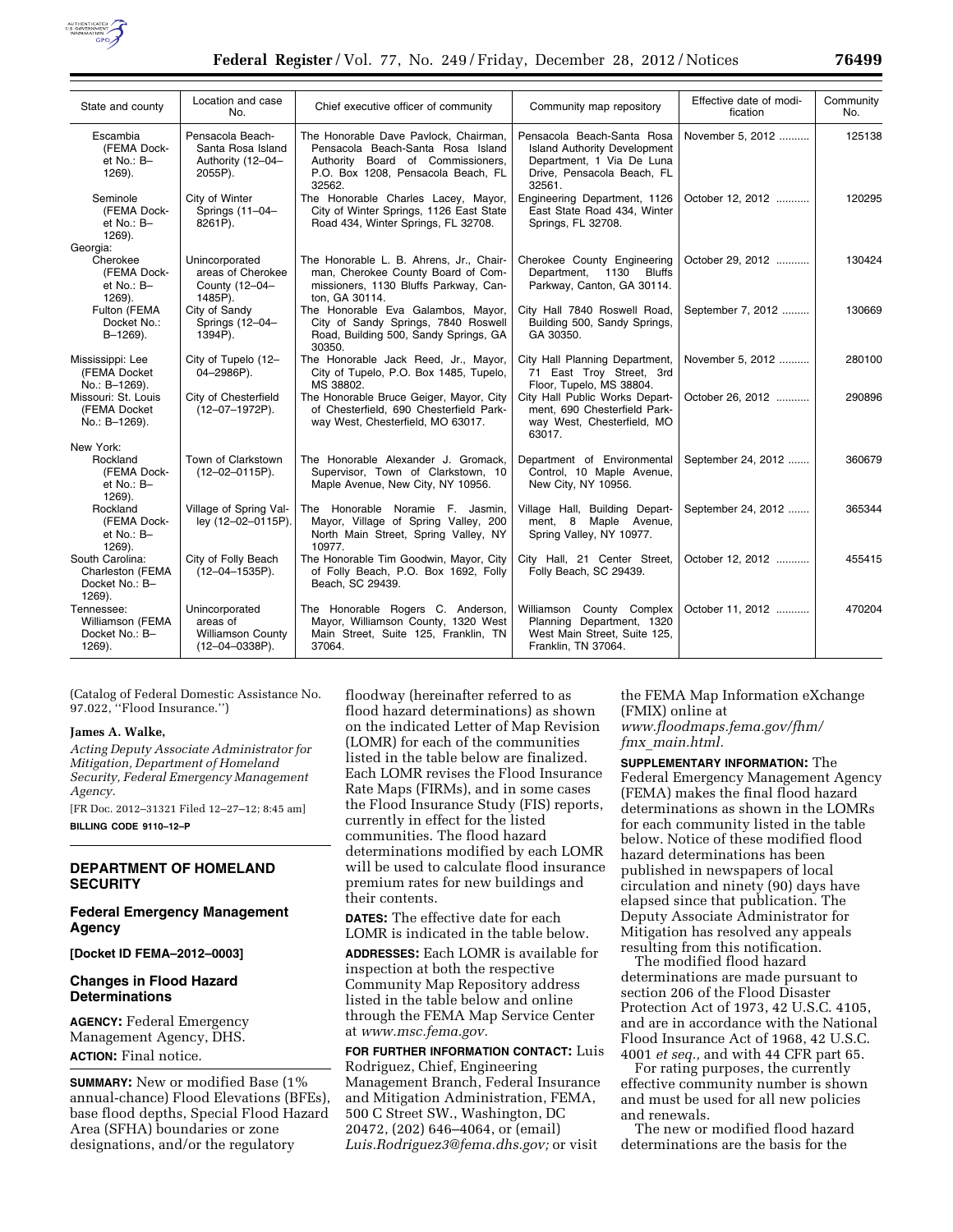floodplain management measures that the community is required either to adopt or to show evidence of being already in effect in order to remain qualified for participation in the National Flood Insurance Program (NFIP).

These new or modified flood hazard determinations, together with the floodplain management criteria required by 44 CFR 60.3, are the minimum that are required. They should not be

construed to mean that the community must change any existing ordinances that are more stringent in their floodplain management requirements. The community may at any time enact stricter requirements of its own or pursuant to policies established by other Federal, State, or regional entities.

These new or modified flood hazard determinations are used to meet the floodplain management requirements of the NFIP and also are used to calculate

the appropriate flood insurance premium rates for new buildings, and for the contents in those buildings. The changes in flood hazard determinations are in accordance with 44 CFR 65.4.

Interested lessees and owners of real property are encouraged to review the final flood hazard information available at the address cited below for each community or online through the FEMA Map Service Center at *www.msc.fema.gov.* 

| State and county                                             | Location and case<br>No.                                          | Chief executive officer of community                                                                                                           | Community map repository                                                                                                           | Effective date of modi-<br>fication | Community<br>No. |
|--------------------------------------------------------------|-------------------------------------------------------------------|------------------------------------------------------------------------------------------------------------------------------------------------|------------------------------------------------------------------------------------------------------------------------------------|-------------------------------------|------------------|
| Arizona:<br>Coconino<br>(FEMA Dock-<br>et No.: B-<br>1268).  | City of Flagstaff (12-<br>09-1074P).                              | The Honorable Sara Presler, Mayor, City<br>of Flagstaff, 211 West Aspen Avenue,<br>Flagstaff, AZ 86001.                                        | City Hall, Stormwater Manage-<br>ment Section, 211 West<br>Aspen Avenue, Flagstaff, AZ<br>86001.                                   | September 20, 2012                  | 040020           |
| Pima (FEMA<br>Docket No.:<br>$B-1268$ ).<br>California:      | Town of Marana<br>$(12 - 09 - 0475P)$ .                           | The Honorable Ed Honea, Mayor, Town<br>of Marana, 11555 West Civic Center<br>Drive, Marana, AZ 85653.                                          | Engineering<br>Department,<br>11555 West Civic Center<br>Drive, Marana, AZ 85653.                                                  | September 10, 2012                  | 040118           |
| Los Angeles<br>(FEMA Dock-<br>et No.: B-<br>1268).           | City of Long Beach<br>$(12-09-0872P)$ .                           | The Honorable Bob Foster, Mayor, City of<br>Long Beach, 333 West Ocean Boule-<br>vard, 14th Floor, Long Beach, CA<br>90802.                    | City Hall, 333 West Ocean<br>Boulevard, 9th Floor, Long<br>Beach, CA 90802.                                                        | October 5, 2012                     | 060136           |
| San Diego<br>(FEMA Dock-<br>et No.: B-<br>1268).             | City of Poway (12-<br>09-1309P).                                  | The Honorable Don Higginson,<br>Jr.,<br>Mayor, City of Poway, 13325 Civic<br>Center Drive, Poway, CA 92064.                                    | City Hall, 13325 Civic Center<br>Drive, Poway, CA 92064.                                                                           | September 28, 2012                  | 060702           |
| San Diego<br>(FEMA Dock-<br>et No.: B-<br>1268).             | Unincorporated<br>areas of San<br>Diego County (11-<br>09-3923P). | The Honorable Ron Roberts, Chairman,<br>San Diego County Board of Super-<br>visors, 1600 Pacific Highway, Room<br>335, San Diego, CA 92101.    | San Diego County Department<br>of Public Works, Flood Con-<br>trol Division, 5201 Ruffin<br>Road, Suite P, San Diego,<br>CA 92123. | September 13, 2012                  | 060284           |
| Colorado:<br>Adams (FEMA                                     | City of Aurora (12-                                               | The Honorable Steve Hogan, Mayor, City                                                                                                         | Department.<br>Engineering                                                                                                         | August 24, 2012                     | 080002           |
| Docket No.:<br>$B-1268$ ).<br>Denver (FEMA<br>Docket No.:    | 08-0046P).<br>City and County of<br>Denver (12-08-                | of Aurora, 15151 East Alameda Park-<br>way, Aurora, CO 80012.<br>The Honorable Michael B. Hancock,<br>Mayor, City and County of Denver,        | 15151 East Alameda Park-<br>way, Aurora, CO 80012.<br>Department of Public Works,<br>201 West Colfax Avenue,                       | October 5, 2012                     | 080046           |
| $B-1268$ ).<br>El Paso (FEMA<br>Docket No.:                  | 0237P).<br>City of Colorado<br>Springs (12-08-                    | 1437 Bannock Street, Suite 350, Den-<br>ver, CO 80202.<br>The Honorable Steve Bach, Mayor, City<br>of Colorado Springs, 30 South Nevada        | Department 507, Denver, CO<br>80202.<br>City Administration, 30 South<br>Nevada Avenue, Colorado                                   | October 8, 2012                     | 080060           |
| $B-1268$ ).<br>Larimer (FEMA<br>Docket No.:<br>$B-1268$ ).   | 0218P).<br>Town of Estes Park<br>$(11-08-0971P)$ .                | Avenue, Colorado Springs, CO 80903.<br>The Honorable William C. Pinkham,<br>Mayor, Town of Estes Park, P.O. Box<br>1200, Estes Park, CO 80517. | Springs, CO 80903.<br>Municipal<br>Building,<br>170<br>MacGregor Avenue, Estes<br>Park, CO 80517.                                  | October 1, 2012                     | 080193           |
| Florida:<br>Monroe (FEMA                                     | Unincorporated                                                    | The Honorable David Rice, Mayor, Mon-                                                                                                          | Monroe County Building De-                                                                                                         | September 20, 2012                  | 125129           |
| Docket No.:<br>$B-1268$ ).                                   | areas of Monroe<br>County (12-04-<br>2446P).                      | roe County, 9400 Overseas Highway,<br>Suite 210, Marathon Airport Terminal,<br>Marathon, FL 33050.                                             | partment, 2798 Overseas<br>Highway, Suite 330, Mara-<br>thon, FL 33050.                                                            |                                     |                  |
| Orange (FEMA<br>Docket No.:<br>$B-1268$ ).                   | Unincorporated<br>areas of Orange<br>County (11-04-<br>6805P).    | The Honorable Teresa Jacobs, Mayor,<br>Orange County, 201 South Rosalind<br>Avenue, Orlando, FL 32801.                                         | Orange County<br>Stormwater<br>Department,<br>Management<br>4200 South John Young<br>Parkway, Orlando, FL 32839.                   | October 5, 2012                     | 120179           |
| Orange (FEMA<br>Docket No.:<br>$B-1268$ ).                   | Unincorporated<br>areas of Orange<br>County (12-04-<br>2577P).    | The Honorable Teresa Jacobs, Mayor,<br>Orange County, 201 South Rosalind<br>Avenue, Orlando, FL 32801.                                         | Orange County Stormwater<br>Management<br>Department,<br>4200 South John Young<br>Parkway, Orlando, FL 32839.                      | September 21, 2012                  | 120179           |
| Pinellas (FEMA<br>Docket No.:<br>B-1268).                    | City of Treasure Is-<br>land (12-04-<br>2824P).                   | The Honorable Robert Minning, Mayor,<br>City of Treasure Island, 120 108th Ave-<br>nue, Treasure Island, FL 33706.                             | City Hall, Building Department,<br>120 108th Avenue, Treasure<br>Island, FL 33706.                                                 | September 20, 2012                  | 125153           |
| Nevada:<br>Washoe (FEMA<br>Docket No.:<br>$B-1268$ ).        | City of Sparks (11-<br>09-3429P).                                 | The Honorable Gino Martini, Mayor, City<br>of Sparks, P.O. Box 857, Sparks, NV<br>89432.                                                       | City Hall, 431 Prater Way,<br>Sparks, NV 89432.                                                                                    | September 21, 2012                  | 320021           |
| Washoe (FEMA<br>Docket No.:<br>$B-1268$ ).                   | Unincorporated<br>areas of Washoe<br>County (11-09-<br>3429P).    | The Honorable Robert Larkin, Chairman,<br>Washoe County Board of Commis-<br>sioners, P.O. Box 11130, Reno, NV<br>89520.                        | Washoe County Administration<br>Building, Department of Pub-<br>lic Works, 1001 East 9th<br>Street, Reno, NV 89512.                | September 21, 2012                  | 320019           |
| South Carolina:<br>Richland (FEMA<br>Docket No.:<br>B-1268). | City of Columbia<br>$(11-04-0263P)$ .                             | The Honorable Steve Benjamin, Mayor,<br>City of Columbia, 1737 Main Street,<br>Columbia, SC 29201.                                             | City Hall, 1737 Main Street,<br>Columbia, SC 29201.                                                                                | October 1, 2012                     | 450172           |